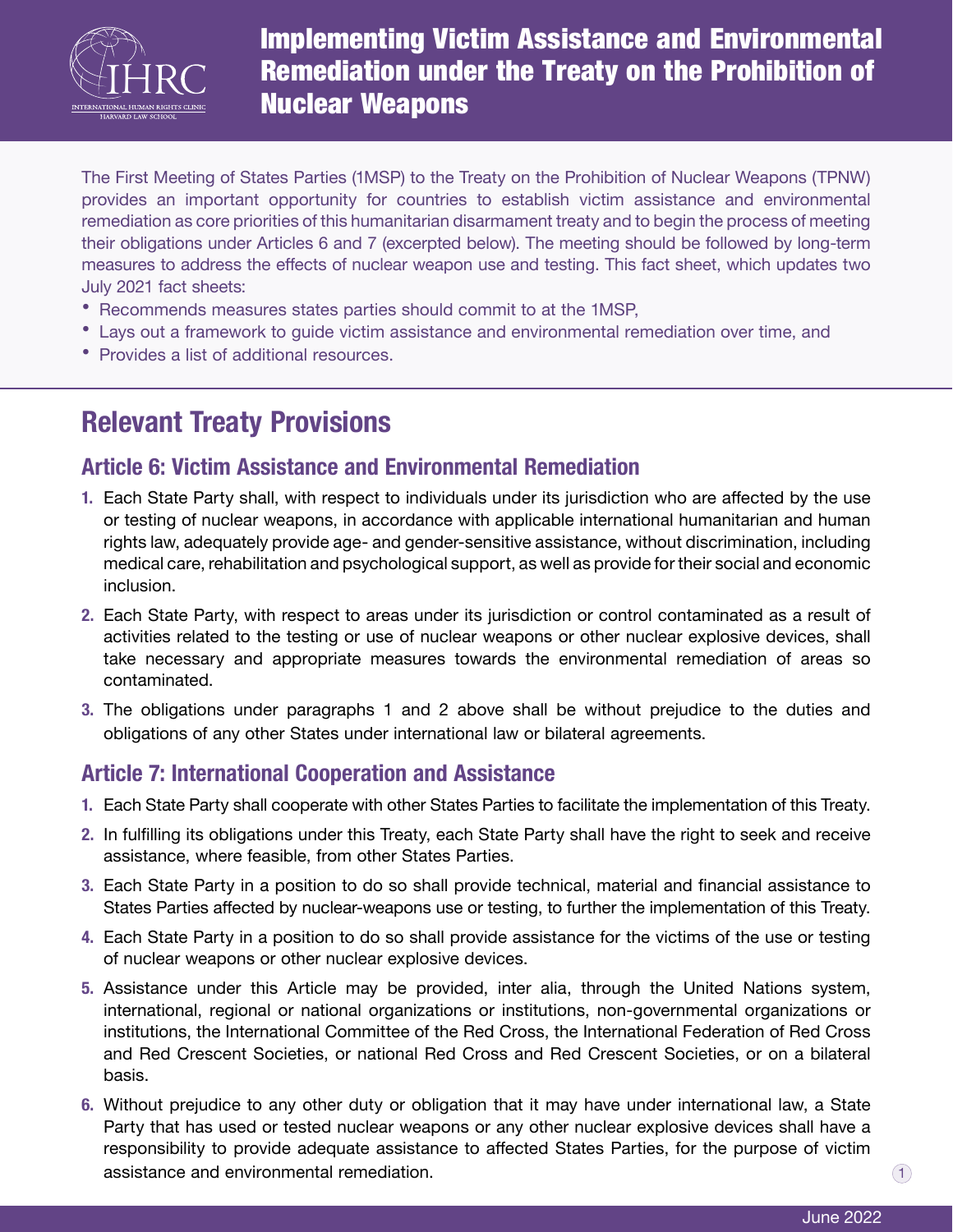# **Recommendations for the First Meeting of States Parties**

following measures.<sup>1</sup> The TPNW's 1MSP should stress the importance of victim assistance and environmental remediation in its discussions and outcome documents. It should also adopt a final report, a declaration, and an action plan, in which states parties agree to initiate implementation of their Article 6 and Article 7 obligations. In particular, states parties at the 1MSP should commit to the

# **1. Assess Needs and State Capacity**

Each state party should assess, in its territory, the needs of affected individuals; the nature, extent, and effects of nuclear weapons contamination; and its national capacity to meet victims' needs and remediate the environment. An affected state party should use this information to prioritize its response, identify challenges, and request support from donor states parties. An initial gathering of existing knowledge should be followed by a more in-depth assessment.

# **2. Create a National Infrastructure**

Each affected state party should adopt national victim assistance and environmental plans with timelines, designate government focal points to ensure coordination and accountability, pass relevant laws and policies, and approve a budget with funds earmarked for the positive obligations. Other states parties should develop frameworks to provide international cooperation and assistance that will help affected states parties meet their Article 6 responsibilities. While the infrastructure will evolve as information and technology changes, the 1MSP should set a deadline, ideally by the 2MSP, for taking initial steps.

## **3. Establish an Informal Intersessional Working Group**

States parties at the 1MSP should establish an informal positive obligations working group to examine the challenges of victim assistance and environmental remediation in more depth. The body could develop voluntary reporting guidelines and hear updates on victims' needs, the status of environmental contamination, and progress in meeting the positive obligations. It could also provide a forum for facilitating international cooperation and assistance, discussing a trust fund, exchanging best practices, and developing relevant international standards.

## **4. Promote Inclusivity**

States parties should actively involve affected individuals and communities, civil society organizations, and other stakeholders at all stages of victim assistance and environmental remediation. They should also ensure the 1MSP and all future formal and informal TPNW meetings are fully inclusive. These stakeholders can provide information about, inter alia, the impacts of nuclear weapons use and testing and the ways in which victim assistance and environmental remediation programs can meet victims' needs and preferences.

# **5. Uphold Guiding Principles of Implementation**

States parties should commit to upholding the principles of accessibility, non-discrimination, and transparency, in addition to inclusivity, as they implement their victim assistance and environmental remediation obligations.

 $^{\rm 1}~$  Bonnie Docherty, "From Obligation to Action: Advancing Victim Assistance and Environmental Remediation at the First Meeting of States Parties to the Treaty on the Prohibition of Nuclear Weapons," *Journal for Peace and Nuclear Disarmament,* vol. 3(2) (2020).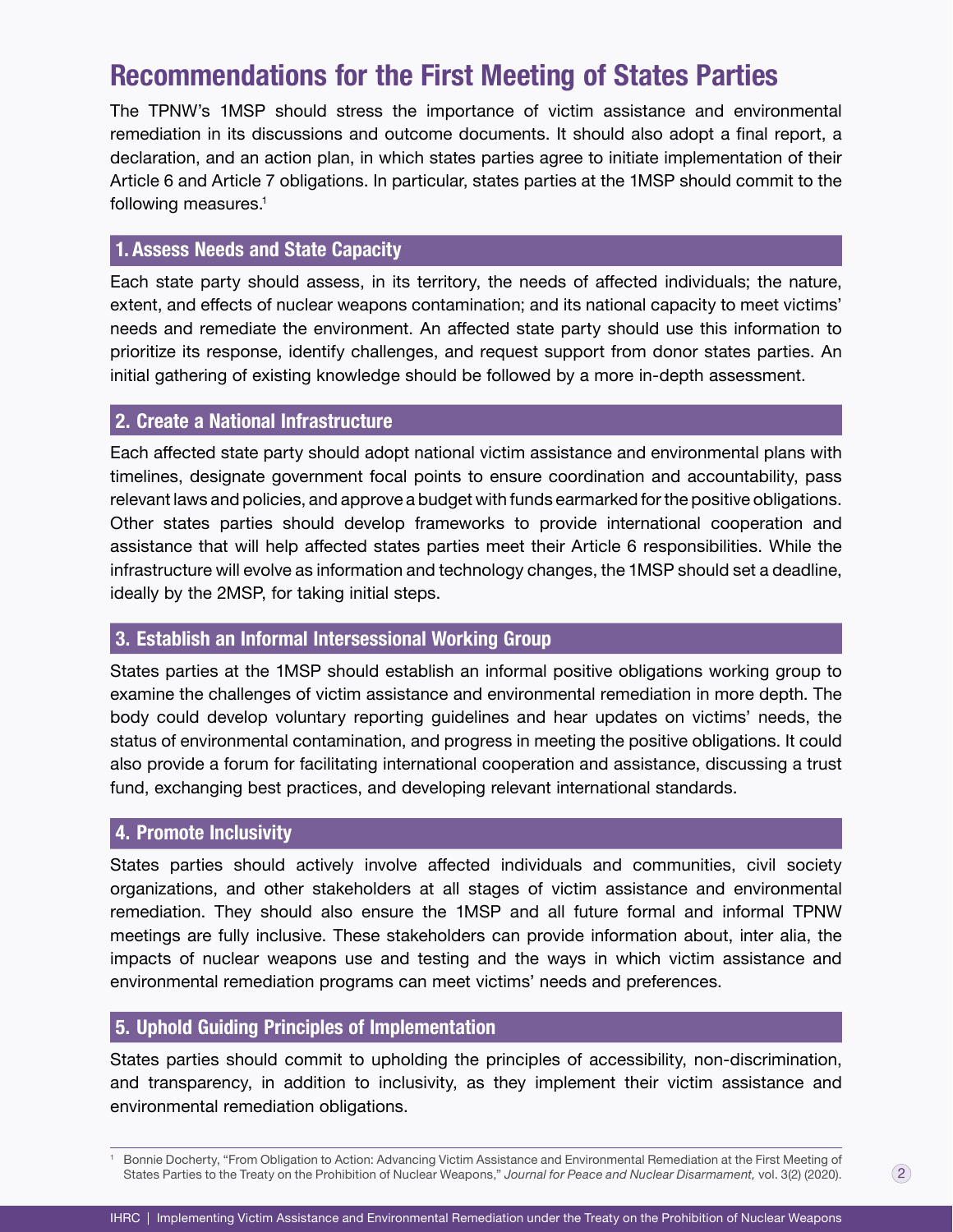# **Framework for Future Implementation**

While TPNW states parties should commit to initiating implementation of Articles 6 and 7 at the 1MSP, addressing the effects of nuclear weapons use and testing is a long-term process. The below framework for victim assistance and environmental remediation can help states parties fulfill their obligations over time. It can also serve as a guide for states not party that seek to mitigate the consequences of nuclear weapons. The framework includes principles common across the positive obligations as well as those specific to victim assistance and environmental remediation. The principles are informed by humanitarian disarmament, international human rights law, and international environmental law precedent.<sup>2</sup>

# **Common Principles**

### **Shared Responsibility Affected State Responsibility**

Affected states parties should assist individuals and remediate the environment affected by nuclear weapons use or testing in areas under their jurisdiction or control.

#### **International Cooperation and Assistance**

Other states parties, including states parties that have used or tested nuclear weapons, should provide fnancial, material, technical, and/or other assistance to affected states parties.

# **Exchange of Scientific and Technical Information**

States parties and other actors should share information with affected states parties regarding the potential effects of nuclear weapons contamination and possible responses.

#### **Capacity Building**

States parties and other actors should promote capacity building to ensure long-term and effective implementation of victim assistance and environmental remediation.

# **Types of Harm**

Victim assistance and environmental remediation should address harm caused or aggravated by nuclear weapons, including but not limited to: physical injuries and death; psychological injuries; social marginalization; economic loss; environmental degradation; loss of biodiversity; loss of access to natural resources; obstacles to participation in cultural life; displacement; and infringement of human rights.

# **National Strategies Implementation Measures**

Affected states parties should develop, implement, and periodically review and update national victim assistance and environmental remediation strategies.

# **Information Collection, Dissemination, and Preservation**

Affected states parties should collect and disseminate information regarding the presence and effects of nuclear weapons contamination and associated responses, and preserve it for the conceivable radiological life of any waste.

# **Guiding Principles Accessibility**

Affected states parties should eliminate informational, physical, and other barriers to access to victim assistance and environmental remediation.

#### **Inclusivity**

Affected states parties should meaningfully consult with and actively involve affected individuals and communities, civil society organizations, and other stakeholders at all stages of victim assistance and environmental remediation.

#### **Non-Discrimination**

 Assistance programs should not discriminate against or among victims or on the basis of race, sex, age, religion, disability, or other status.

#### **Transparency**

Affected states parties should ensure transparency at all stages of victim assistance and environmental remediation.

 uploads/2020/09/Confronting-Conflict-Pollution.pdf; IHRC and CEOBS, *Facing Fallout: Principles for Environmental Remediation of Nuclear Weapons Contamination* (June 2022), [http://hrp.law.harvard.edu/wp-content/uploads/2022/06/Facing-Fallout-2022.pdf.](http://hrp.law.harvard.edu/wp-content/uploads/2022/06/Facing-Fallout-2022.pdf) <sup>2</sup>Harvard Law School International Human Rights Clinic (IHRC) and Conflict and Environment Observatory (CEOBS), *Confronting Conflict Pollution: Principles for Assisting Victims of Toxic Remnants of War* (September 2020),<http://hrp.law.harvard.edu/wp-content>/